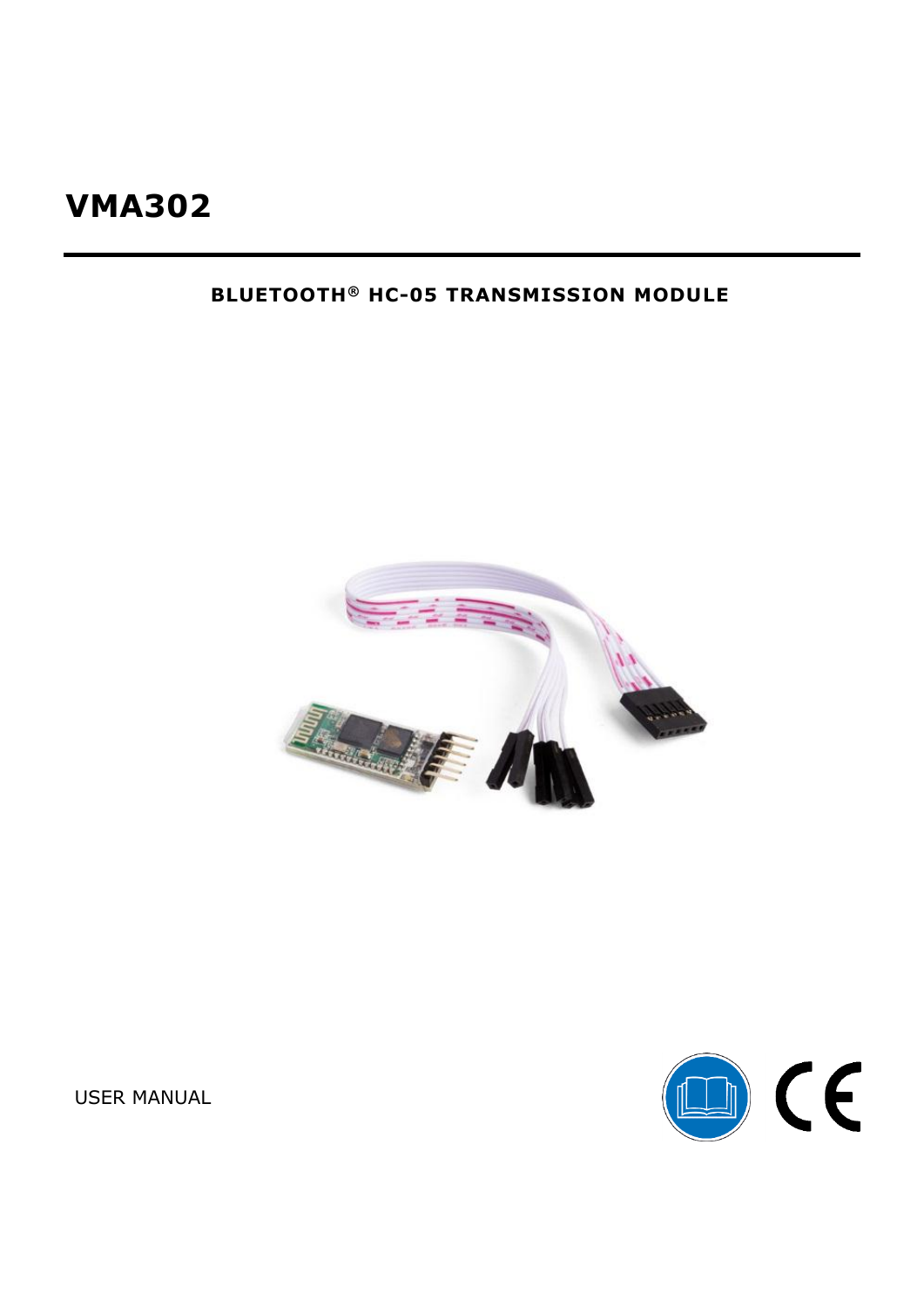# **USER MANUAL**

### **1. Introduction**

#### **To all residents of the European Union**

#### **Important environmental information about this product**



This symbol on the device or the package indicates that disposal of the device after its lifecycle could harm the environment. Do not dispose of the unit (or batteries) as unsorted municipal waste; it should be taken to a specialized company for recycling. This device should be returned to your distributor or to a local recycling service. Respect the local environmental rules.

#### **If in doubt, contact your local waste disposal authorities.**

Thank you for choosing Velleman®! Please read the manual thoroughly before bringing this device into service. If the device was damaged in transit, do not install or use it and contact your dealer.

### **2. Safety Instructions**



 This device can be used by children aged from 8 years and above, and persons with reduced physical, sensory or mental capabilities or lack of experience and knowledge if they have been given supervision or instruction concerning the use of the device in a safe way and understand the hazards involved. Children shall not play with the device. Cleaning and user maintenance shall not be made by children without supervision.

| $\bullet$ Indoor use only.<br>Keep away from rain, moisture, splashing and dripping liquids. |
|----------------------------------------------------------------------------------------------|
|                                                                                              |

### **3. General Guidelines**

|  | Refer to the Velleman <sup>®</sup> Service and Quality Warranty on the last pages of this manual.<br>$\bullet$                                                                                                                       |
|--|--------------------------------------------------------------------------------------------------------------------------------------------------------------------------------------------------------------------------------------|
|  | Familiarise yourself with the functions of the device before actually using it.<br>$\bullet$                                                                                                                                         |
|  | All modifications of the device are forbidden for safety reasons. Damage caused by user<br>$\bullet$<br>modifications to the device is not covered by the warranty.                                                                  |
|  | Only use the device for its intended purpose. Using the device in an unauthorised way<br>$\bullet$<br>will void the warranty.                                                                                                        |
|  | Damage caused by disregard of certain guidelines in this manual is not covered by the<br>$\bullet$<br>warranty and the dealer will not accept responsibility for any ensuing defects or<br>problems.                                 |
|  | Nor Velleman nv nor its dealers can be held responsible for any damage (extraordinary,<br>$\bullet$<br>incidental or indirect) - of any nature (financial, physical) arising from the possession,<br>use or failure of this product. |
|  | Due to constant product improvements, the actual product appearance might differ from<br>$\bullet$<br>the shown images.                                                                                                              |
|  | Product images are for illustrative purposes only.<br>$\bullet$                                                                                                                                                                      |
|  | Do not switch the device on immediately after it has been exposed to changes in<br>$\bullet$<br>temperature. Protect the device against damage by leaving it switched off until it has<br>reached room temperature.                  |
|  | Keep this manual for future reference.<br>$\bullet$                                                                                                                                                                                  |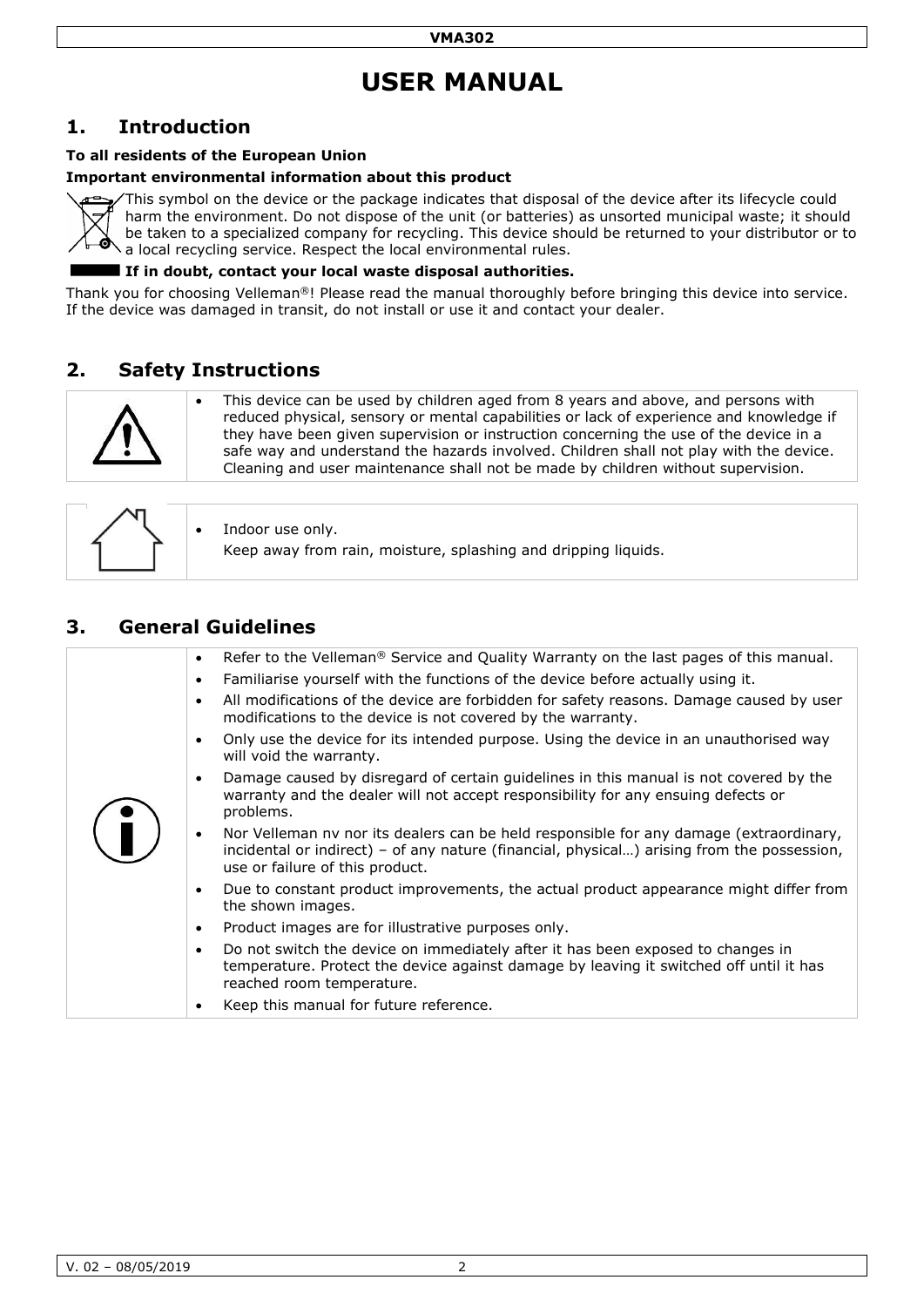### **4. Overview**

| This module allows you to integrate a microcontroller into a Bluetooth® network.<br>BT BOARD M/S V1.01<br><b>STATE</b><br>0000<br><b>RXD</b><br><b>TXD</b><br>coal<br><b>GND</b><br><b>VCC</b><br><b>KEY</b> |                                                                                                     |  |  |
|--------------------------------------------------------------------------------------------------------------------------------------------------------------------------------------------------------------|-----------------------------------------------------------------------------------------------------|--|--|
| <b>Arduino®</b>                                                                                                                                                                                              | <b>VMA302</b>                                                                                       |  |  |
| 5 V                                                                                                                                                                                                          | <b>VCC</b>                                                                                          |  |  |
| <b>GND</b>                                                                                                                                                                                                   | <b>GND</b>                                                                                          |  |  |
| D11                                                                                                                                                                                                          | <b>Rx</b>                                                                                           |  |  |
| D10                                                                                                                                                                                                          | Tx                                                                                                  |  |  |
| <b>Pin Layout</b><br><b>KEY</b>                                                                                                                                                                              | if brought high before power is applied, forces AT<br>Command Setup Mode; blinks slowly (2 seconds) |  |  |
| <b>VCC</b>                                                                                                                                                                                                   | power supply                                                                                        |  |  |
| <b>GND</b>                                                                                                                                                                                                   | ground                                                                                              |  |  |
| <b>TXD</b>                                                                                                                                                                                                   | transmit serial data                                                                                |  |  |
| <b>RXD</b>                                                                                                                                                                                                   | receive serial data                                                                                 |  |  |
| <b>STATE</b>                                                                                                                                                                                                 | tells if connected or not                                                                           |  |  |
|                                                                                                                                                                                                              | . 2.45 GHz                                                                                          |  |  |